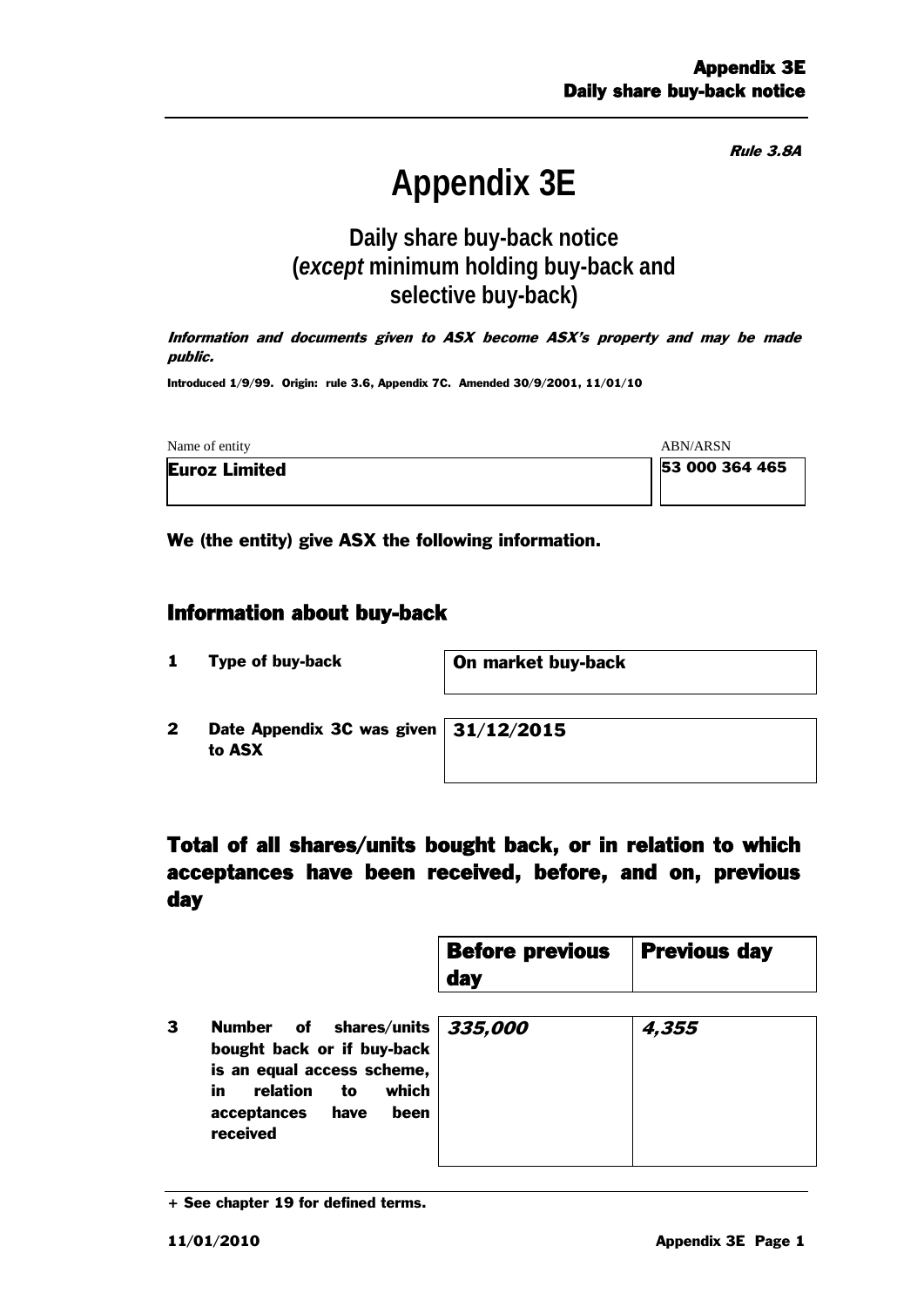| 4 | Total consideration paid or   \$244,209.71<br>payable for the shares/units |                                   | \$3,396.90                                             |
|---|----------------------------------------------------------------------------|-----------------------------------|--------------------------------------------------------|
|   |                                                                            | <b>Before previous</b><br>day     | <b>Previous day</b>                                    |
| 5 | If buy-back is an on-market<br>buy-back                                    | highest price paid:<br>date: 0.75 | highest price paid:<br>\$0.78                          |
|   |                                                                            | lowest price paid:<br>date: 0.71  | lowest price paid:<br>\$0.78                           |
|   |                                                                            |                                   | highest<br>price<br>allowed under rule<br>7.33: \$0.82 |

#### Participation by directors

**6** Deleted 30/9/2001.

# How many shares/units may still be bought back?

| If the company/trust has $15,66$ |  |
|----------------------------------|--|
| disclosed an intention to        |  |
| buy back a maximum               |  |
| number of shares/units -         |  |
| the remaining number of          |  |
| shares/units to be bought        |  |
| back                             |  |

#### 0,645

# Compliance statement

1. The company is in compliance with all Corporations Act requirements relevant to this buy-back.

or, for trusts only:

<sup>+</sup> See chapter 19 for defined terms.